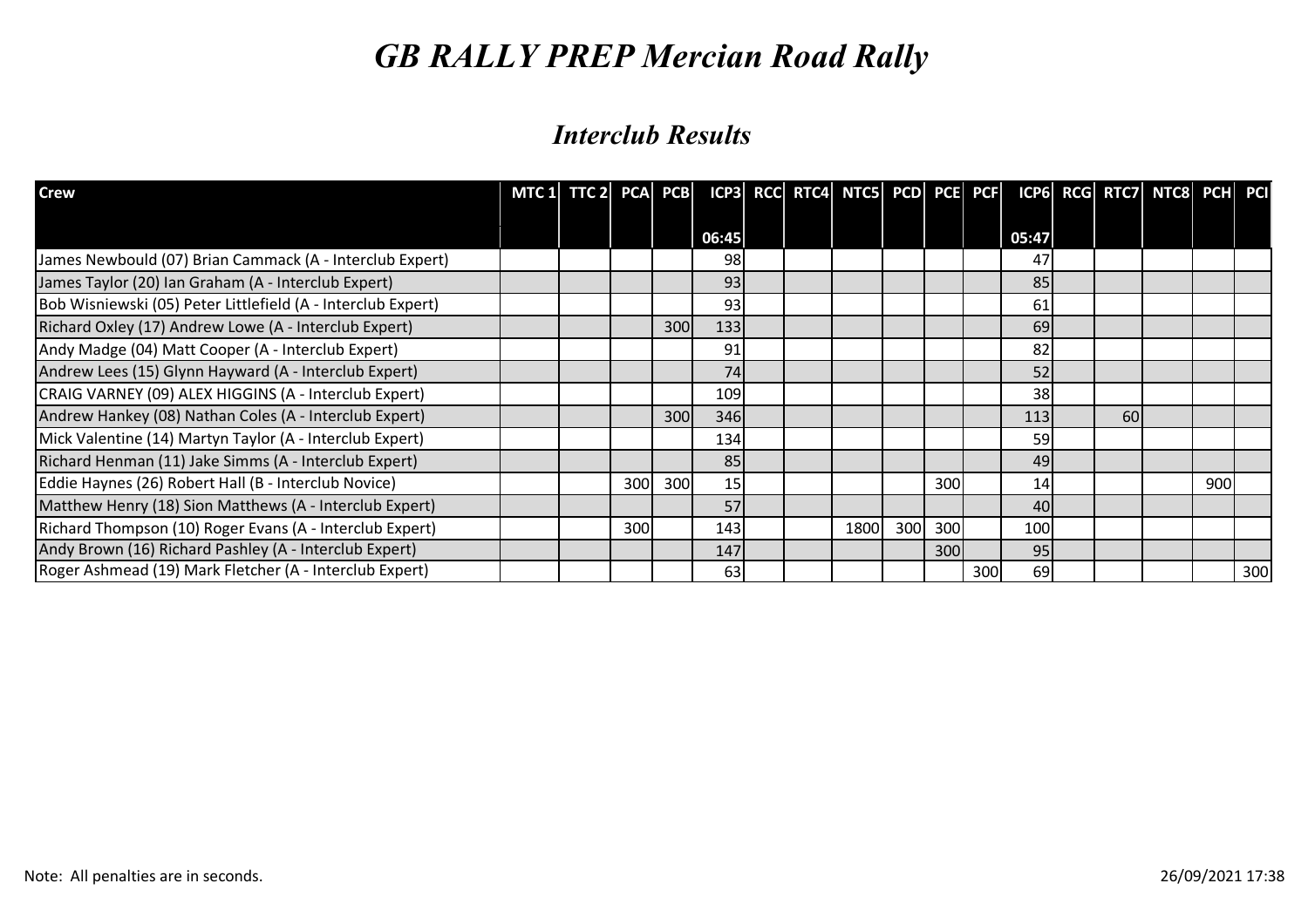| <b>Crew</b>                                                  |     |     |     |     |     |  |     |      | STC9 PCJ STC10 PCK PCL STC11 NTC12 PCM STC13- NTC13- PCN ICP14 |     |                  |     |     | PCO PCP ICP15 PCQ |     |
|--------------------------------------------------------------|-----|-----|-----|-----|-----|--|-----|------|----------------------------------------------------------------|-----|------------------|-----|-----|-------------------|-----|
|                                                              |     |     |     |     |     |  |     | Inl  | Out                                                            |     |                  |     |     |                   |     |
|                                                              |     |     |     |     |     |  |     |      |                                                                |     | 07:23            |     |     | 03:46             |     |
| James Newbould (07) Brian Cammack (A - Interclub Expert)     |     |     |     |     |     |  |     |      |                                                                |     | 110              |     |     | 57                |     |
| James Taylor (20) Ian Graham (A - Interclub Expert)          |     |     |     |     |     |  |     |      |                                                                |     | 39               |     |     | 39                |     |
| Bob Wisniewski (05) Peter Littlefield (A - Interclub Expert) |     |     |     |     |     |  |     |      |                                                                |     | 79               |     |     | 47                |     |
| Richard Oxley (17) Andrew Lowe (A - Interclub Expert)        |     |     |     |     |     |  |     |      |                                                                |     | 117              |     |     | 47                |     |
| Andy Madge (04) Matt Cooper (A - Interclub Expert)           |     |     |     |     |     |  |     |      |                                                                |     | 99               |     |     | 51                |     |
| Andrew Lees (15) Glynn Hayward (A - Interclub Expert)        |     |     | 60  |     |     |  |     |      |                                                                |     | 49               |     |     | 21                |     |
| CRAIG VARNEY (09) ALEX HIGGINS (A - Interclub Expert)        |     |     |     |     |     |  |     |      |                                                                |     | 106 <sub>l</sub> |     |     | 39                |     |
| Andrew Hankey (08) Nathan Coles (A - Interclub Expert)       |     | 300 |     | 300 |     |  |     |      |                                                                |     | <b>160</b>       |     |     | 69                | 300 |
| Mick Valentine (14) Martyn Taylor (A - Interclub Expert)     |     |     |     |     |     |  |     |      |                                                                |     | 78I              |     |     | 23                |     |
| Richard Henman (11) Jake Simms (A - Interclub Expert)        |     |     |     |     |     |  |     |      |                                                                |     | 89               |     |     | 33                |     |
| Eddie Haynes (26) Robert Hall (B - Interclub Novice)         | 240 |     | 180 |     | 300 |  | 300 |      |                                                                |     | 214              |     |     | 57                | 300 |
| Matthew Henry (18) Sion Matthews (A - Interclub Expert)      |     |     |     |     |     |  |     | 1800 |                                                                |     | 35 <sub>1</sub>  |     |     | $\overline{2}$    |     |
| Richard Thompson (10) Roger Evans (A - Interclub Expert)     |     | 300 |     | 300 | 300 |  |     |      |                                                                | 300 | 44               |     |     | 76                | 300 |
| Andy Brown (16) Richard Pashley (A - Interclub Expert)       |     |     |     |     |     |  | 300 |      |                                                                | 300 | 122              | 300 |     | 64                |     |
| Roger Ashmead (19) Mark Fletcher (A - Interclub Expert)      |     | 300 | 360 |     | 300 |  |     |      |                                                                |     | 27               | 300 | 300 | 197               | 300 |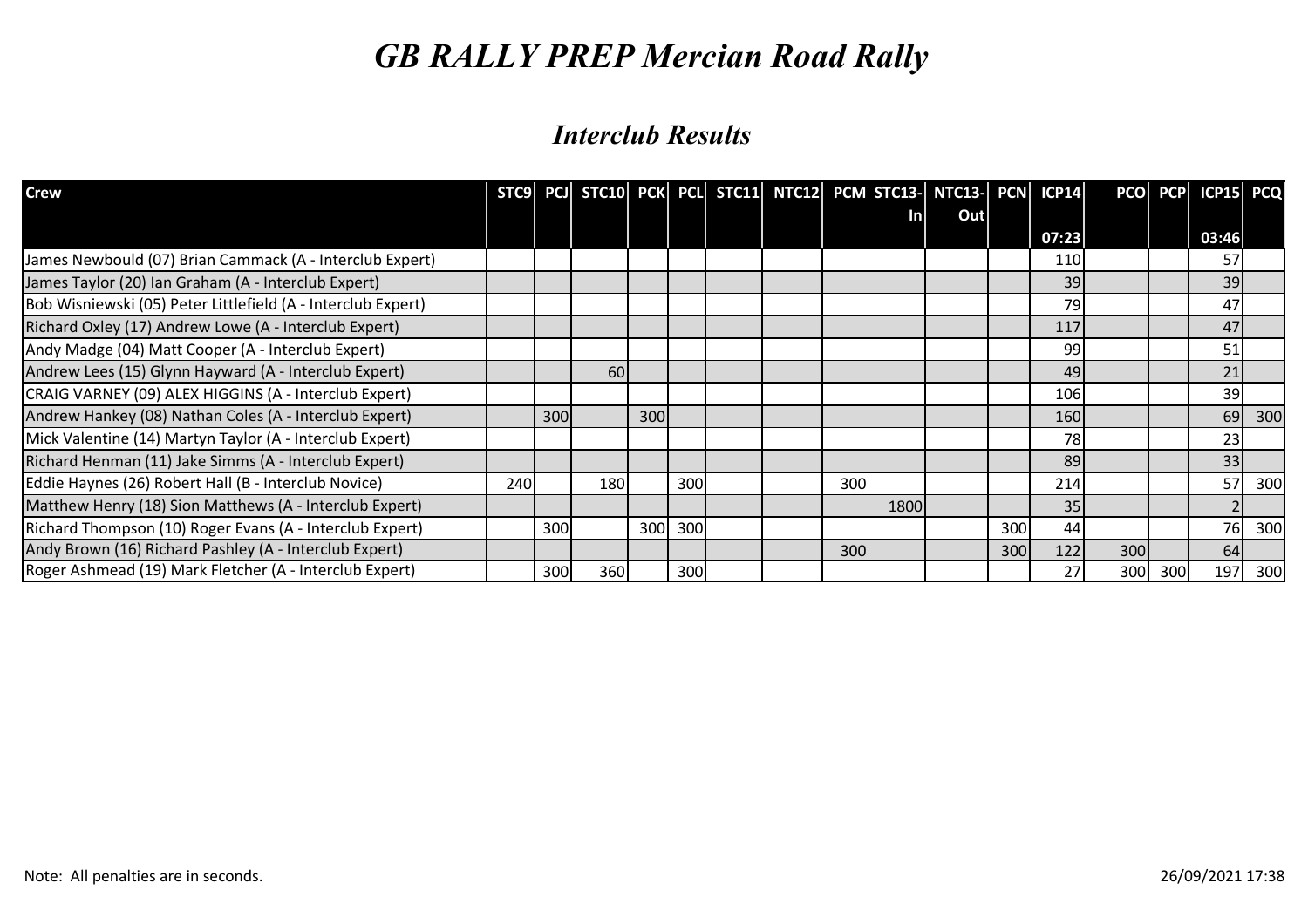| <b>Crew</b>                                                  |      |     |                 |           | PCR PCS ICP16 RTC17 NTC18 PCT RCU STC19 PCV PCW PCX PCY STC20 |     |      |     |     |         |         |         | MTC2 MTC3 TTC22 |  |
|--------------------------------------------------------------|------|-----|-----------------|-----------|---------------------------------------------------------------|-----|------|-----|-----|---------|---------|---------|-----------------|--|
|                                                              |      |     | 05:12           |           |                                                               |     |      |     |     |         |         | (TTC21) |                 |  |
| James Newbould (07) Brian Cammack (A - Interclub Expert)     |      |     | 22              |           |                                                               |     |      |     |     |         |         |         |                 |  |
| James Taylor (20) Ian Graham (A - Interclub Expert)          |      |     | 54              |           |                                                               |     | 180  |     |     |         |         |         |                 |  |
| Bob Wisniewski (05) Peter Littlefield (A - Interclub Expert) |      |     | 20              |           |                                                               |     |      |     |     |         |         |         |                 |  |
| Richard Oxley (17) Andrew Lowe (A - Interclub Expert)        |      |     | 18              |           |                                                               |     |      |     |     |         |         |         |                 |  |
| Andy Madge (04) Matt Cooper (A - Interclub Expert)           |      |     | 91              |           |                                                               |     |      |     |     |         | 240     |         |                 |  |
| Andrew Lees (15) Glynn Hayward (A - Interclub Expert)        |      |     | 42              |           |                                                               |     | 1800 |     |     |         |         |         |                 |  |
| CRAIG VARNEY (09) ALEX HIGGINS (A - Interclub Expert)        |      |     | 15 <sub>l</sub> |           |                                                               |     |      |     |     |         |         |         |                 |  |
| Andrew Hankey (08) Nathan Coles (A - Interclub Expert)       | 300l |     | 42              |           |                                                               |     |      | 300 |     |         |         |         |                 |  |
| Mick Valentine (14) Martyn Taylor (A - Interclub Expert)     |      |     | 23              |           |                                                               |     | 1800 |     |     |         |         |         |                 |  |
| Richard Henman (11) Jake Simms (A - Interclub Expert)        |      |     | 408             |           |                                                               |     | 1800 |     |     |         |         |         |                 |  |
| Eddie Haynes (26) Robert Hall (B - Interclub Novice)         |      |     | 1800            |           |                                                               |     |      |     |     | 300     | 60      |         |                 |  |
| Matthew Henry (18) Sion Matthews (A - Interclub Expert)      |      |     |                 |           |                                                               |     | 1800 |     | 300 |         | 1800    |         |                 |  |
| Richard Thompson (10) Roger Evans (A - Interclub Expert)     | 900  | 300 | 75              |           |                                                               | 300 |      |     | 300 | 300     |         |         |                 |  |
| Andy Brown (16) Richard Pashley (A - Interclub Expert)       | 300  |     | 54              | <b>60</b> |                                                               | 300 |      |     |     |         | Retired |         |                 |  |
| Roger Ashmead (19) Mark Fletcher (A - Interclub Expert)      |      | 300 | 83              |           |                                                               |     |      |     |     | Retired |         |         |                 |  |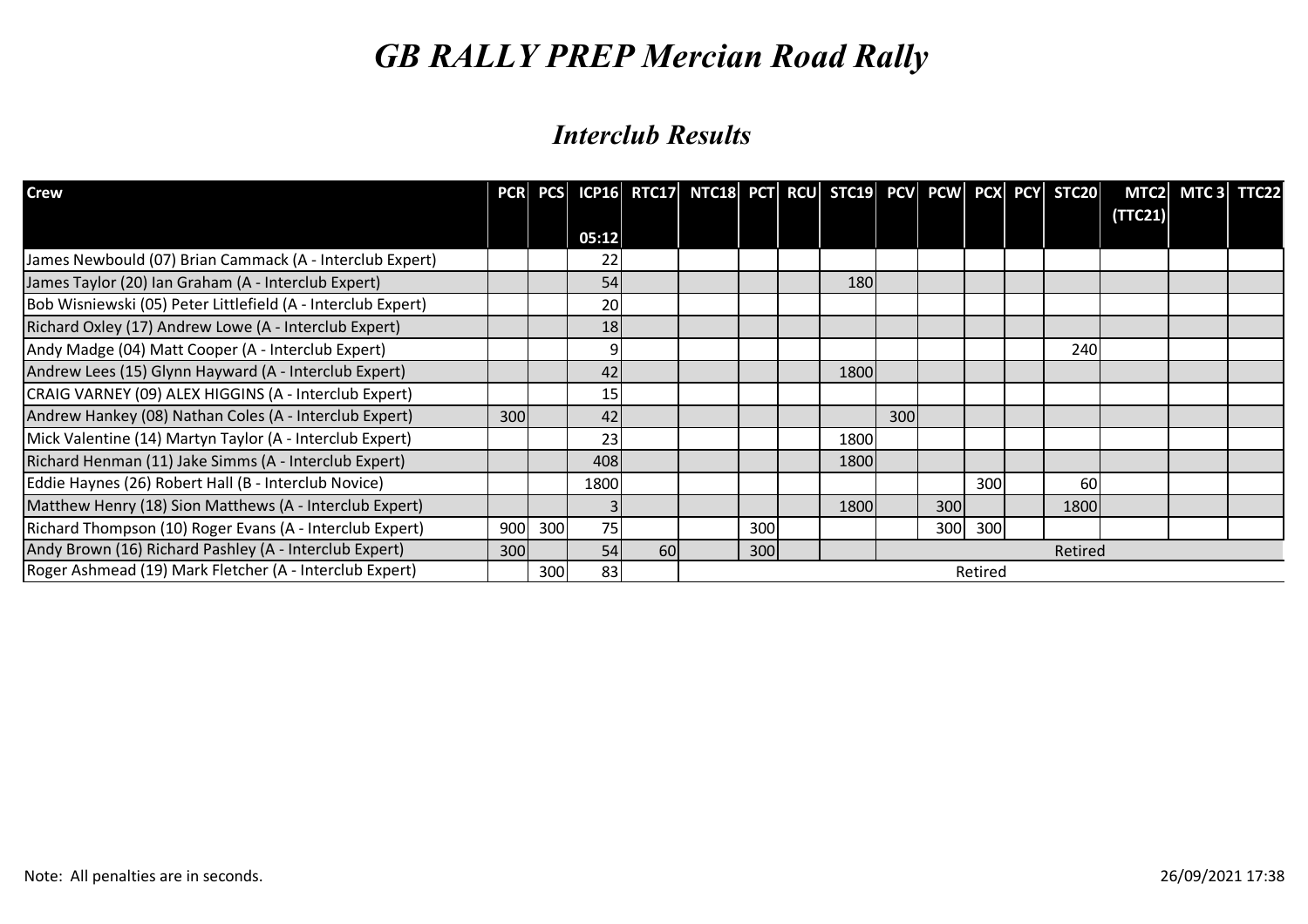| <b>Crew</b>                                                  | <b>RCAA</b> |  |  | STC23 RCBB RCCC RCDD STC24 NTC25 PCEE ICP26 PCFF RTC27 NTC28 RCGG ICP29 |       |     |  |     |       |
|--------------------------------------------------------------|-------------|--|--|-------------------------------------------------------------------------|-------|-----|--|-----|-------|
|                                                              |             |  |  |                                                                         | 05:50 |     |  |     | 08:17 |
| James Newbould (07) Brian Cammack (A - Interclub Expert)     |             |  |  |                                                                         | 93    |     |  |     | 165   |
| James Taylor (20) Ian Graham (A - Interclub Expert)          |             |  |  |                                                                         | 43    |     |  |     | 142   |
| Bob Wisniewski (05) Peter Littlefield (A - Interclub Expert) |             |  |  |                                                                         | 15    |     |  | 300 | 131   |
| Richard Oxley (17) Andrew Lowe (A - Interclub Expert)        |             |  |  |                                                                         | 57    |     |  |     | 157   |
| Andy Madge (04) Matt Cooper (A - Interclub Expert)           |             |  |  |                                                                         | 78    |     |  |     | 158   |
| Andrew Lees (15) Glynn Hayward (A - Interclub Expert)        |             |  |  |                                                                         | 25    |     |  |     | 92    |
| CRAIG VARNEY (09) ALEX HIGGINS (A - Interclub Expert)        |             |  |  |                                                                         | 56    |     |  |     | 159   |
| Andrew Hankey (08) Nathan Coles (A - Interclub Expert)       |             |  |  |                                                                         | 99    |     |  |     | 181   |
| Mick Valentine (14) Martyn Taylor (A - Interclub Expert)     |             |  |  |                                                                         | 84    |     |  |     | 48    |
| Richard Henman (11) Jake Simms (A - Interclub Expert)        |             |  |  |                                                                         | 47    |     |  |     | 131   |
| Eddie Haynes (26) Robert Hall (B - Interclub Novice)         |             |  |  |                                                                         | 4     | 300 |  |     | 105   |
| Matthew Henry (18) Sion Matthews (A - Interclub Expert)      |             |  |  |                                                                         |       |     |  |     | 82    |
| Richard Thompson (10) Roger Evans (A - Interclub Expert)     |             |  |  |                                                                         | 76    |     |  |     | 177   |
| Andy Brown (16) Richard Pashley (A - Interclub Expert)       |             |  |  | Retired                                                                 |       |     |  |     |       |
| Roger Ashmead (19) Mark Fletcher (A - Interclub Expert)      |             |  |  | Retired                                                                 |       |     |  |     |       |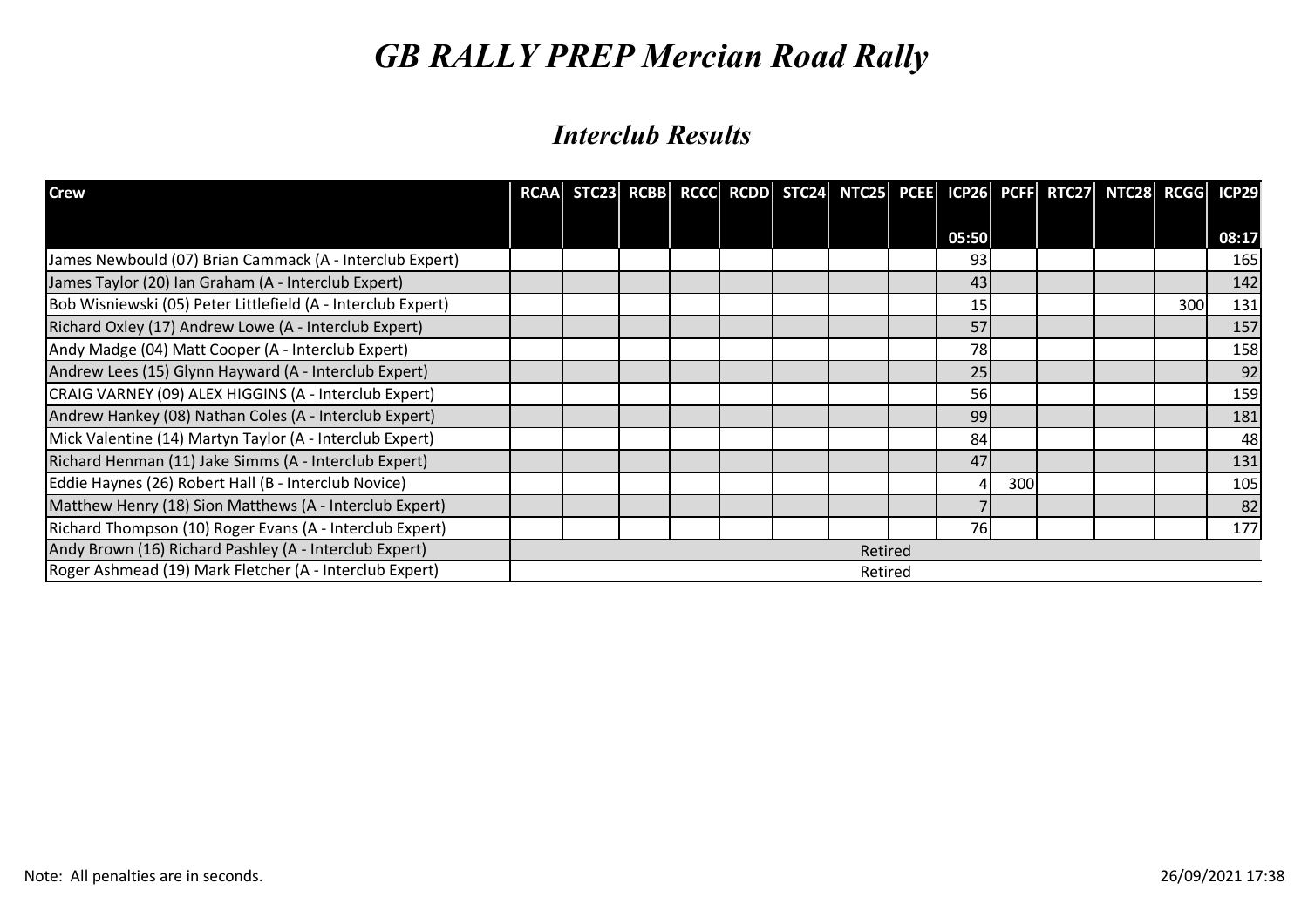| <b>Crew</b>                                                  |  |     |     |       |         |     | RTC30 NTC31 PCHH PCII PCJI ICP32 RTC33 NTC34 PCKK PCLL PCMM STC35 PCNN STC36 |      |     |  |
|--------------------------------------------------------------|--|-----|-----|-------|---------|-----|------------------------------------------------------------------------------|------|-----|--|
|                                                              |  |     |     | 08:07 |         |     |                                                                              |      |     |  |
| James Newbould (07) Brian Cammack (A - Interclub Expert)     |  |     |     | 162   |         |     |                                                                              |      |     |  |
| James Taylor (20) Ian Graham (A - Interclub Expert)          |  |     |     | 106   |         |     |                                                                              |      |     |  |
| Bob Wisniewski (05) Peter Littlefield (A - Interclub Expert) |  |     |     | 103   |         |     |                                                                              |      |     |  |
| Richard Oxley (17) Andrew Lowe (A - Interclub Expert)        |  |     |     | 129   |         |     |                                                                              |      |     |  |
| Andy Madge (04) Matt Cooper (A - Interclub Expert)           |  |     | 300 | 125   |         | 300 |                                                                              |      |     |  |
| Andrew Lees (15) Glynn Hayward (A - Interclub Expert)        |  |     |     | 78    |         |     |                                                                              |      |     |  |
| CRAIG VARNEY (09) ALEX HIGGINS (A - Interclub Expert)        |  |     |     | 128   |         |     |                                                                              | 1800 |     |  |
| Andrew Hankey (08) Nathan Coles (A - Interclub Expert)       |  |     |     | 139   |         |     |                                                                              |      |     |  |
| Mick Valentine (14) Martyn Taylor (A - Interclub Expert)     |  |     |     | 16    |         |     |                                                                              | 1800 |     |  |
| Richard Henman (11) Jake Simms (A - Interclub Expert)        |  |     |     | 106   |         |     |                                                                              | 1800 |     |  |
| Eddie Haynes (26) Robert Hall (B - Interclub Novice)         |  | 300 |     | 17    |         |     |                                                                              |      | 300 |  |
| Matthew Henry (18) Sion Matthews (A - Interclub Expert)      |  |     |     | 27    |         |     |                                                                              | 1800 |     |  |
| Richard Thompson (10) Roger Evans (A - Interclub Expert)     |  | 300 |     | 90    |         |     |                                                                              | 1800 |     |  |
| Andy Brown (16) Richard Pashley (A - Interclub Expert)       |  |     |     |       | Retired |     |                                                                              |      |     |  |
| Roger Ashmead (19) Mark Fletcher (A - Interclub Expert)      |  |     |     |       | Retired |     |                                                                              |      |     |  |